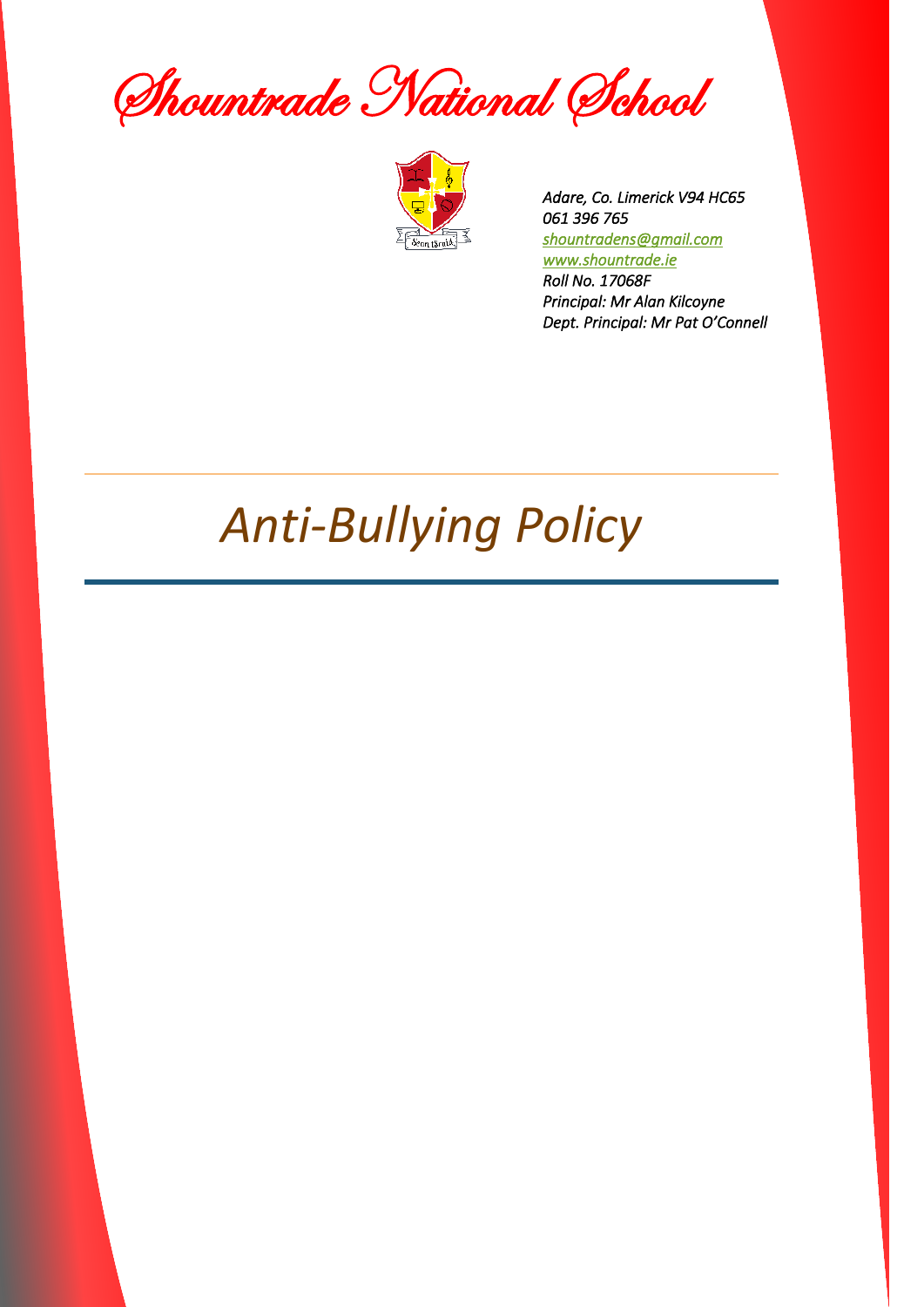

Shountrade National School

# Shountrade National School Anti-Bullying Policy

# **Introduction**

In accordance with the requirements of the Education (Welfare) Act 2000, Children First Act 2015 and the code of behaviour guidelines issued by the NEWB, the Board of Management of Shountrade National School has adopted the following Anti Bullying Policy within the framework of the school's overall Code of Behaviour. This policy fully complies with the requirements of the Anti-Bullying Procedures for Primary and Post-Primary Schools (2013)

## **Rationale**

1. The policy is required to assist Shountrade National School in devising school-based measures to prevent and deal with bullying behaviour and to increase awareness of bullying behaviour in our school community as a whole e.g. school management, teaching and non-teaching staff, pupils and parents as well as those from the local community who interface with the school.

2. Involving and encouraging all members of the school community in developing, formulating and reviewing this policy on bullying promotes partnership, ownership and implementation of a 'living policy,' one which is actively implemented/promoted in the whole school community.

3. The school climate of Shountrade National School and atmosphere are created by the actions of everyone in this school. The behaviour of the adults in a child's life, including parents and teachers, is a significant influence on how a child acts.

4. The Department of Education and Skills requires all schools to have a written policy on bullying.

# **Links to School's Mission Statement**

''Shountrade National School is a co-educational, Catholic, primary school which strives to provide a wellordered, caring, happy and secure atmosphere where the intellectual, spiritual, physical, moral and cultural needs of the pupils are identified and addressed.

The care of each child is of paramount importance to the staff. As partners, we aim to help the children to develop their holistic potential by providing opportunities for creative and academic development.

The management, staff and pupils endeavour to make this school a welcoming place which celebrates difference, tolerance and respect for others.''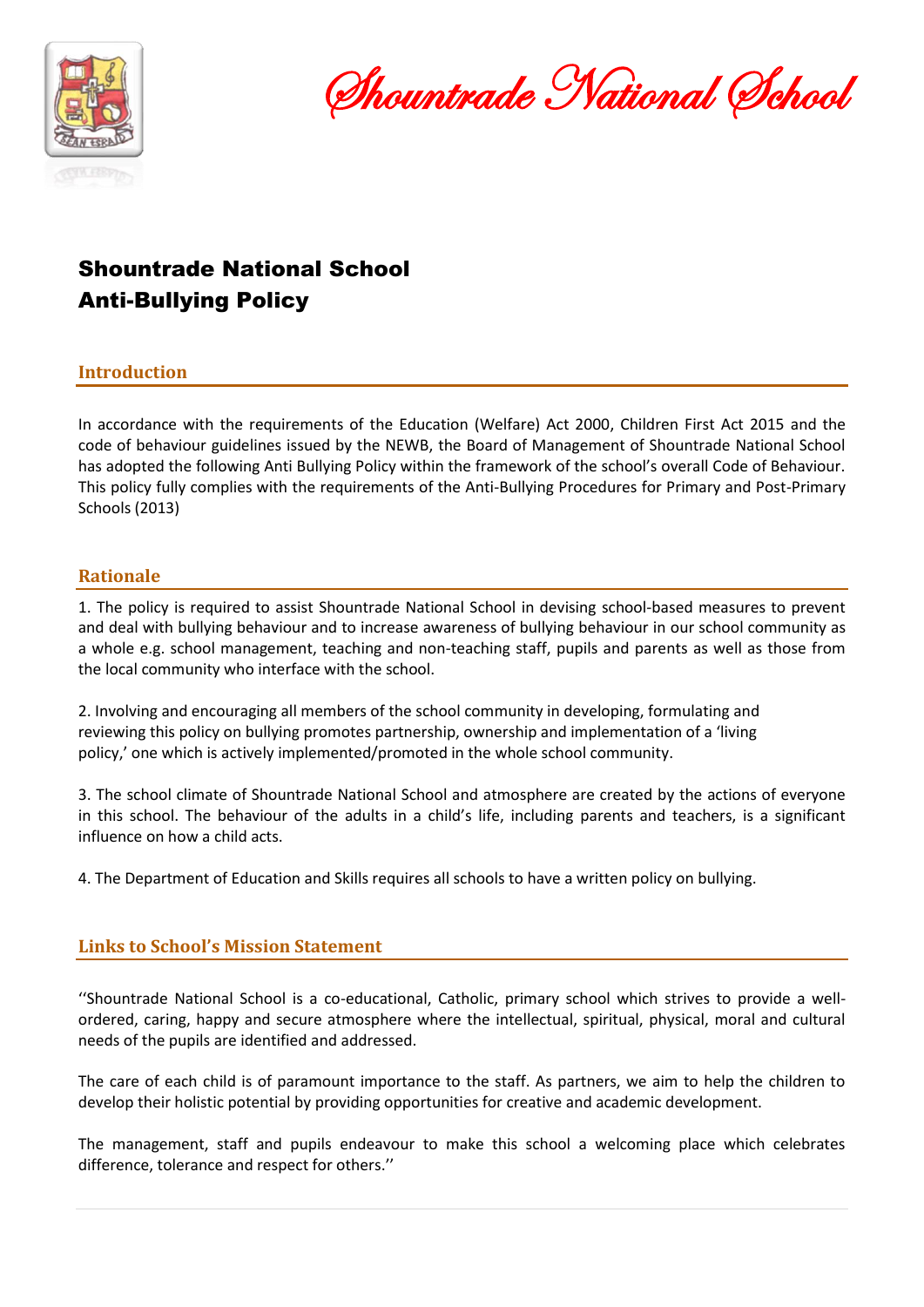

Shountrade National School

Shountrade National School will endeavour to enhance the self-esteem of everyone in the school community, to imbue in the pupils respect for people and property and to encourage in them the idea of being responsible. Shountrade N.S. will promote gender equality amongst the teachers and pupils.''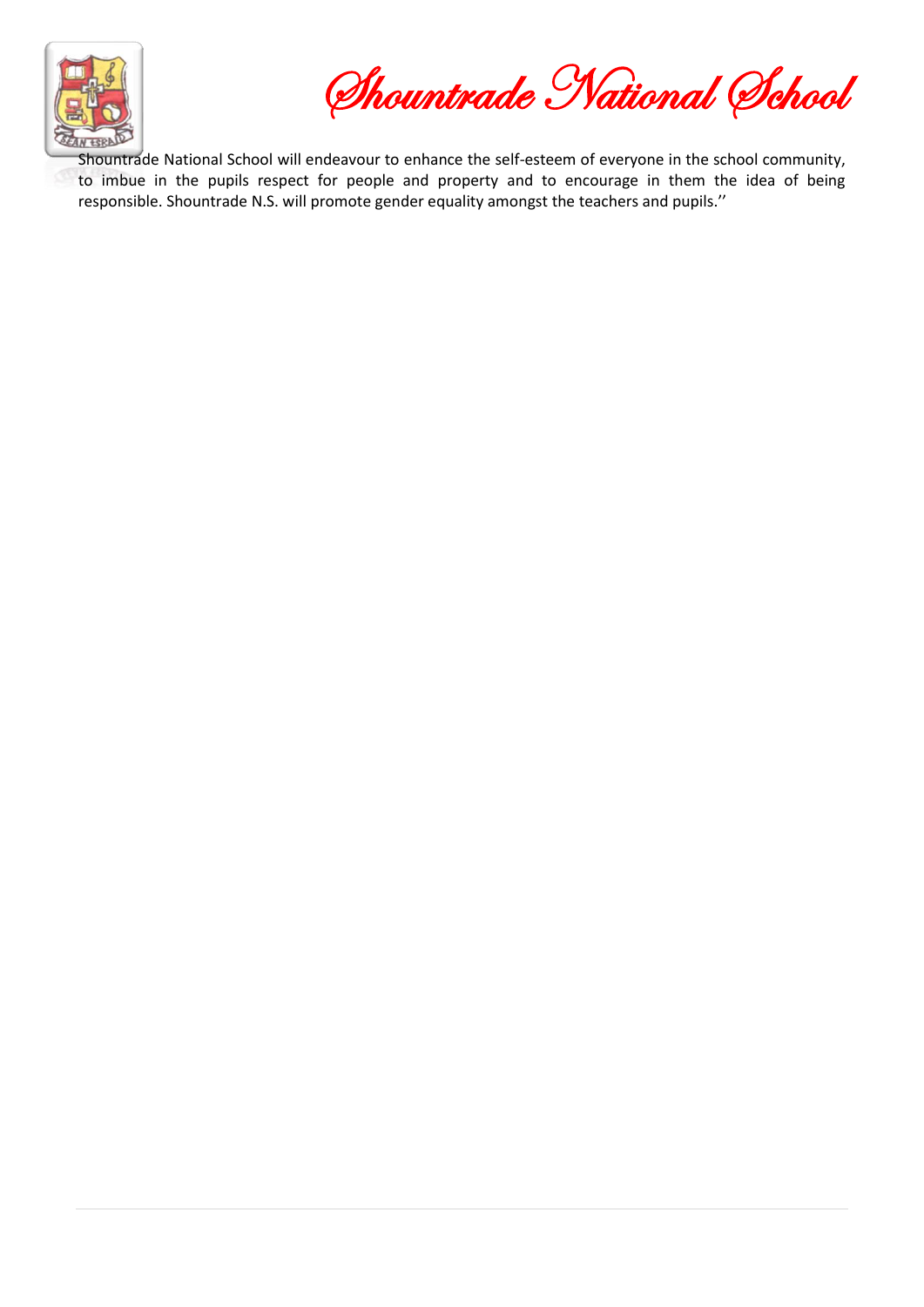

Shountrade National School

The Board of Management recognises the very serious nature of bullying and the negative impact that it can have on the lives of pupils and is therefore fully committed to the following key principles of best practice in preventing and tackling bullying behaviour:

1. A positive school culture and climate which is welcoming of difference and diversity and is based on inclusivity; which encourages pupils to disclose and discuss incidents of bullying behaviour in a nonthreatening environment and which promotes respectful relationships across the school community.

2. Effective leadership.

3. A school-wide approach.

4. A shared understanding of what bullying is and its impact.

5. Implementation of education and prevention strategies (including awareness raising measures) that build empathy, respect and resilience in pupils and explicitly address the issues of cyber-bullying and identity based bullying.

6. Effective supervision and monitoring of pupils.

7. Supports for staff.

8. Consistent recording, investigation and follow up of bullying behaviour (including use of established intervention strategies)

9. On-going evaluation of the effectiveness of the anti-bullying policy.

#### *Ref: Anti-Bullying Procedures for Primary and Post-Primary Schools 2013- Chapter 6, Key Principles of Best Practice.*

#### **Policy Aims.**

The main aims of an anti-bullying policy are as follows:

1. To create a positive school culture and climate that is inclusive and welcoming of difference.

2. To create a school climate which is open, supportive and encourages pupils to disclose and discuss bullying behaviour.

3. To raise awareness amongst the entire school community (including school management, teachers, pupils, parents, volunteers etc.) that bullying is unacceptable behaviour.

4. To ensure comprehensive supervision and monitoring through which all aspects of school activity are kept under observation.

5. To provide procedures for investigating and dealing with bullying behaviour.

6. To provide procedures for noting and reporting bullying behaviour.

7. To develop a programme of support for those affected by bullying behaviour and for those involved in bullying behaviour.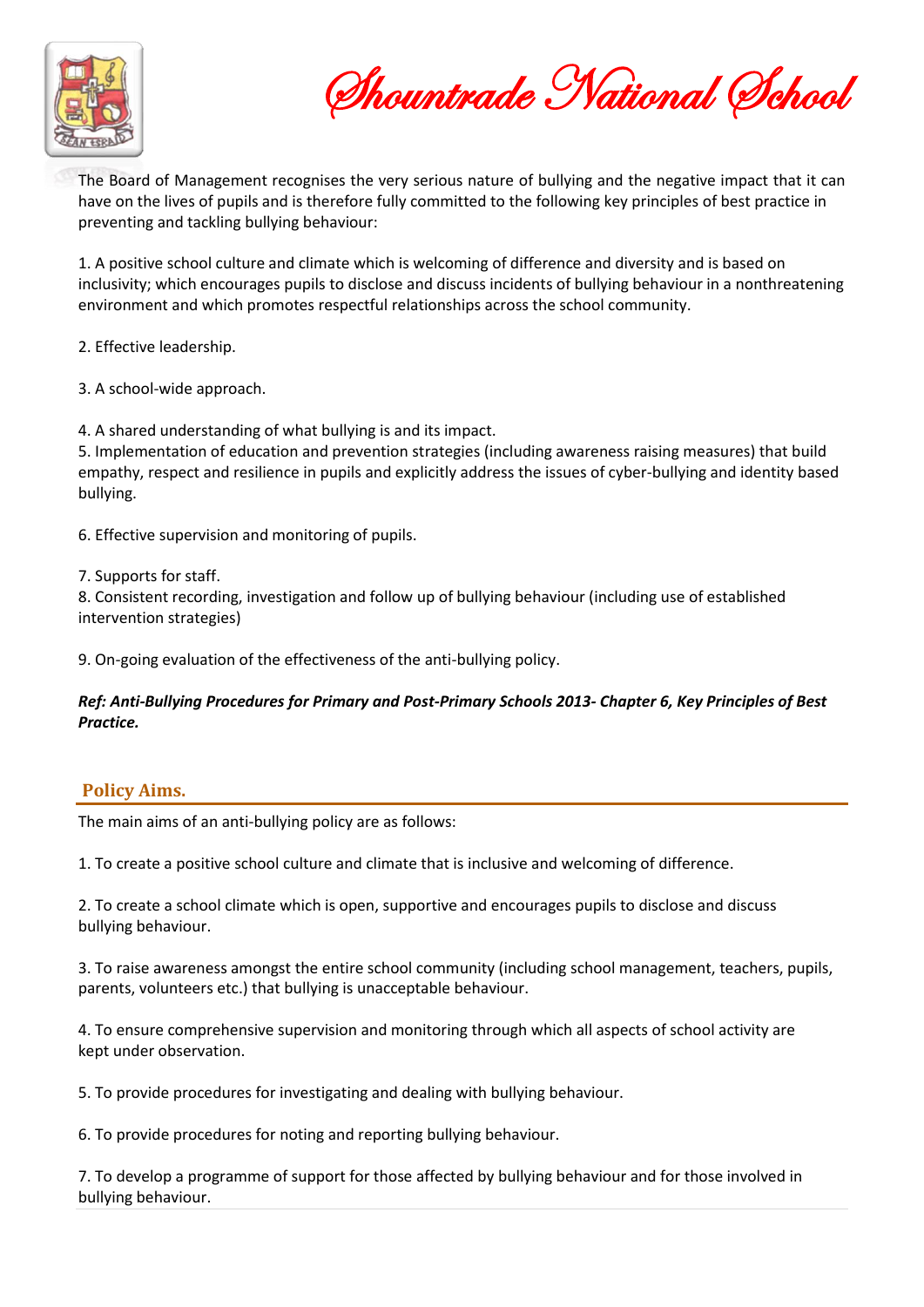

Shountrade National School

- 8. To work with and through the various local agencies in countering all forms of bullying and anti-social behaviour.
- 9. To facilitate ongoing evaluation of the effectiveness of the school's anti-bullying policy.

We aspire to fulfill the above aims by fostering an atmosphere of respect, understanding and encouragement between all who teach, work and learn in the school, so that the development and contribution of every individual can be acknowledged and all can work together to benefit personal growth and the common good.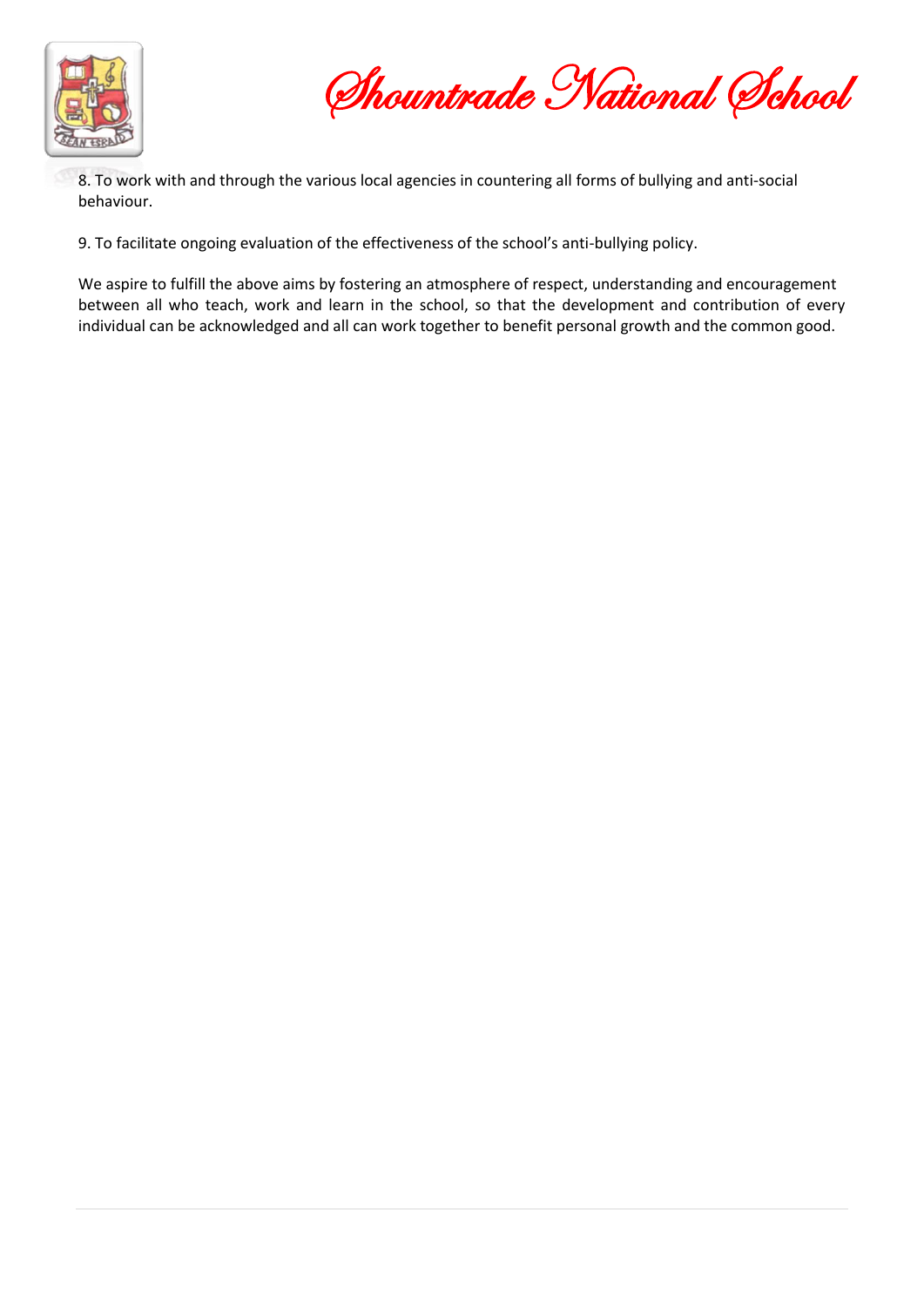

Shountrade National School

# **Definition of Bullying.**

In accordance with the *Anti-Bullying* Procedures for Primary and Post-Primary Schools bullying is defined as follows:

#### *'Bullying is unwanted negative behaviour, verbal, psychological or physical conducted by an individual or group against another person (or persons) and which is repeated over time.'*

Negative behaviour that does not meet this definition of bullying will be dealt with in accordance with the schools Code of Behaviour.

# **Types of Bullying.**

The following are some of the types of bullying behaviour that can occur amongst pupils:

**Physical aggression**: This behaviour includes pushing, shoving, punching, kicking, poking and tripping people. It may also take the form of severe physical assault. While pupils often engage in 'mess fights', they can sometimes be used as a disguise for physical harassment or inflicting pain.

**Intimidation**: Some bullying behaviour takes the form of intimidation: it may be based on the use of very aggressive body language with the voice being used as a weapon. Particularly upsetting can be a facial expression which conveys aggression and/or dislike.

**Isolation/exclusion and other relational bullying**: This occurs where a certain person is deliberately isolated, excluded or ignored by some or all of the class group. This practice is usually initiated by the person engaged in bullying behaviour and can be difficult to detect. It may be accompanied by writing insulting remarks about the pupil in public places, by passing around notes about or drawings of the pupil or by whispering insults about them loud enough to be heard. Relational bullying occurs when a person's attempts to socialise and form relationships with peers are repeatedly rejected or undermined. One of the most common forms includes control: "Do this or I won't be your friend anymore"(implied or stated); a group ganging up against one person (girl or boy); non-verbal gesturing; malicious gossip; spreading rumours about a person or giving them the "silent treatment".

**Cyber-bullying**: This type of bullying is increasingly common and is continuously evolving. It is bullying carried out through the use of information and communication technologies such as text, social network sites, e-mail, instant messaging (IM), apps, gaming sites, chat-rooms and other online technologies. Being the target of inappropriate or hurtful messages is the most common form of online bullying. As cyber-bullying uses technology to perpetrate bullying behaviour and does not require face to face contact, cyber-bullying can occur at any time (day or night). Many forms of bullying can be facilitated through cyber-bullying. For example, a target may be sent homophobic text messages or pictures may be posted with negative comments about a person's sexuality, appearance etc. In addition, in the context of Anti-Bullying Procedures for Primary and Post-Primary Schools, placing a once-off offensive or hurtful public message, image or statement on a social network site or other public forum where that message, image or statement can be viewed and/or repeated by other people will be regarded as bullying behaviour.

Isolated or once-off incidents of intentional negative behaviour including a once-off offensive or hurtful text message or other private messaging do not fall within this definition of bullying and should be dealt with, as appropriate, in accordance with the school's code of behaviour. A single incident can have a serious effect on a pupil and may also constitute harassment which is legally prohibited in schools under equality legislation.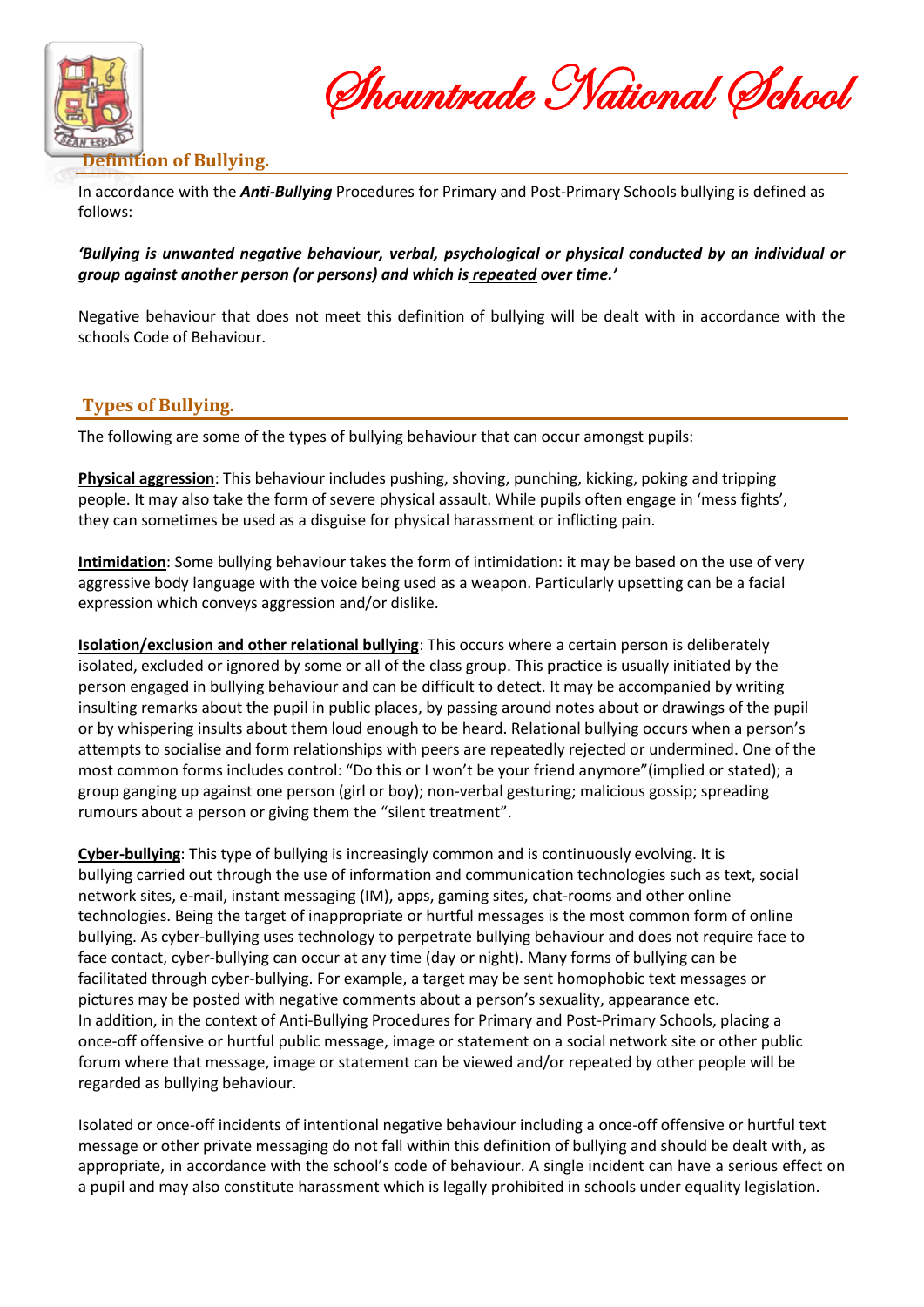

Shountrade National School

Harassment is any form of unwanted conduct related to any of the nine discriminatory grounds (gender including transgender, civil status, family status, sexual orientation, religion, age, disability, race and membership of the Traveller community).

**Name Calling:** Persistent name-calling directed at the same individual(s) which hurts, insults or humiliates should be regarded as a form of bullying behaviour. Often name-calling of this type refers to physical appearance, e.g., size or clothes worn. Accent or distinctive voice characteristics may attract negative attention. Academic ability can also provoke name calling. This tends to operate at two extremes. There are those who are singled out for attention because they are perceived to be weak academically. At the other extreme there are those who, because they are perceived as high achievers, are also targeted.

**Slagging**: This behaviour usually refers to the good-natured banter which goes on as part of the normal social interchange between people. However, when this 'slagging' extends to very personal remarks aimed again and again at one individual about appearance, clothing, personal hygiene or involves references of an uncomplimentary nature to members of one's family, particularly if couched in sexual innuendo, then it assumes the form of bullying. It may take the form of suggestive remarks about a pupil's sexual orientation.

**Damage to property**: Personal property can be the focus of attention for bullying behaviour. This may result in damage to clothing, mobile phone or other devices, school books and other learning material or interference with a pupil's locker or bicycle. The contents of school bags and pencil cases may be scattered on the floor. Items of personal property may be defaced, broken, stolen or hidden.

**Extortion**: Demands for money may be made, often accompanied by threats (sometimes carried out in the event of the targeted pupil not delivering on the demand). A pupil may also be forced into theft of property for delivery to another who is engaged in bullying behaviour.

**Identity-based bullying**: This includes homophobic bullying, racist bullying, bullying based on a person's membership of the Traveller community and bullying of those with disabilities or special educational needs.

# **Characteristics in Bullying Behaviour**

Schools need to recognise that any pupil can be a victim of, or perpetrator of, bullying behaviour. The Victim/The Target.

Any pupil, through no fault of their own, may be bullied. It is common in the course of normal play for pupils to tease or taunt each other. However, at a certain point, teasing and taunting may become forms of bullying behaviour. As pupils are particularly quick to notice differences in others, pupils who are perceived as different are more likely to encounter such behaviour. However, the pupils who are most at risk of becoming victims are those who react in a vulnerable and distressed manner. The seriousness and duration of the bullying behaviour is directly related to the pupil's continuing response to the verbal, physical or psychological aggression.

It is of note that some pupils can unwittingly behave in a very provocative manner which attracts bullying behaviour.

Pupils who are bullied often experience difficulties in speaking up about bullying. The difficulties include:

#### 1. Fear of reprisals

2. Concerns about being perceived as a "tell-tale'' for reporting bullying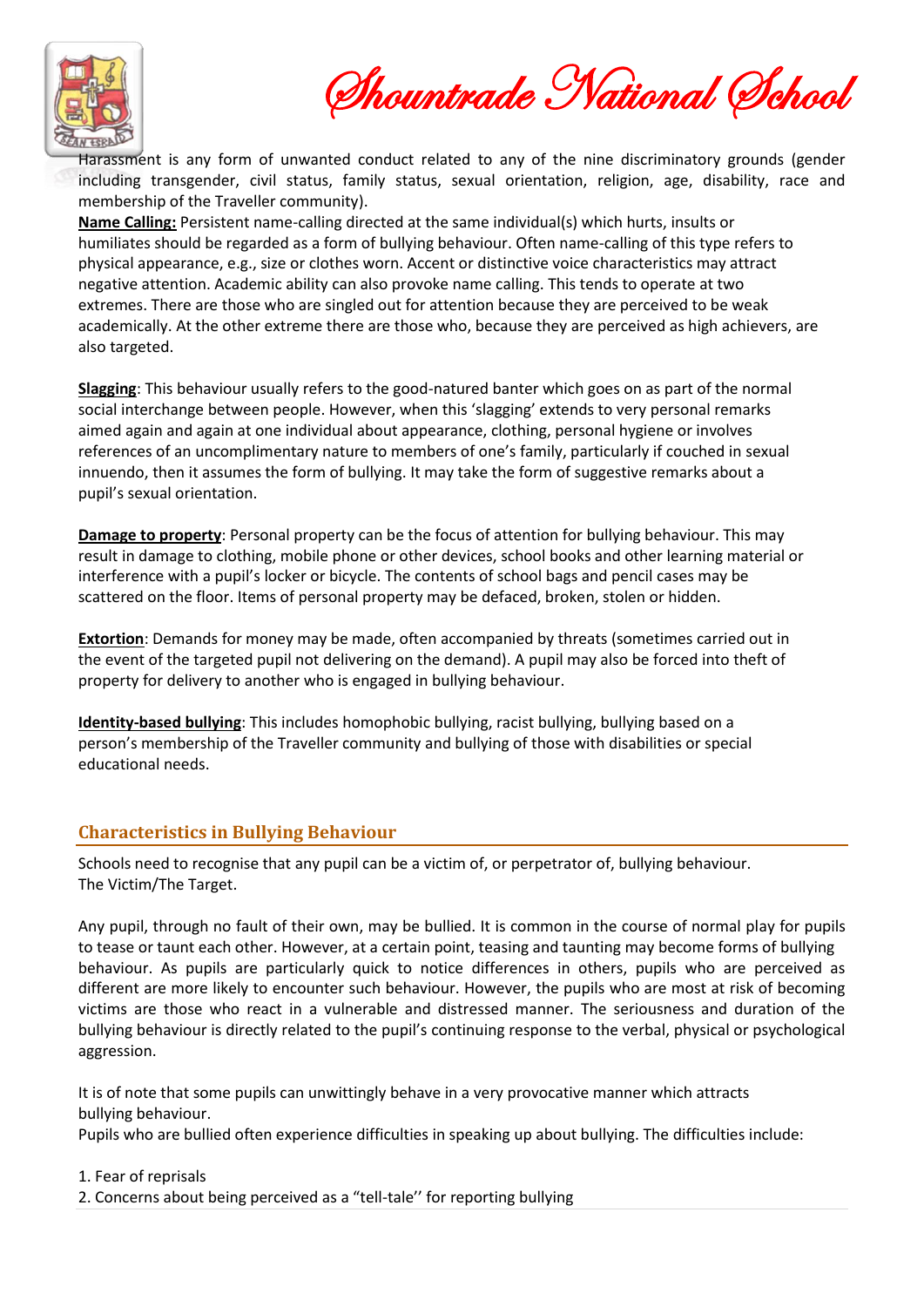

Shountrade National School

- 3. Concerns about "getting into trouble" with the Principal or teacher for reporting bullying
- 4. Not having evidence to back up a bullying allegation
- 5. Not knowing how the matter will be dealt with by the school
- 6. Not feeling fully confident of being believed

# **Raising Awareness in the Prevention of Bullying- Education and Prevention Strategies**

Shountrade National School will promote a preventative approach to bullying by implementing the following:

- Developing a whole school Anti-Bullying Policy in collaboration with the whole school community of all staff, pupils, parents and Board of Management.
- All teachers will implement the school's Social, Personal and Health Education (SPHE) programme in full. (includes Stay Safe, Walk Tall and Grow in Love programme)
- A copy of the school's Anti-Bullying Policy/Code of Behaviour will be given to the parents of the incoming Junior Infant class at enrolment. Parents/guardians will be required to sign an undertaking which supports the policy. (Current parents - the revised policy will also be circulated to all current parents on an initial basis and an undertaking of their support for the policy will be sought)
- The Anti-Bullying Policy and Code of Behaviour will be available on-line to all parents and others on the school website www.shountradens.ie
- A hard copy of the school's Anti-Bullying Policy and Code of Behaviour will be on public display on the school notice boards in the Staff Room and Main Office. A copy will be available to parents and others on request from the school office.

#### **The following anti-bullying initiatives will take place in the school annually:**

- Friendship Week- class based/school based fun activities which promote co-operation, sharing, friendship between all the children. Friendship Stop, Circle time, class discussions on friendship, friendship facts e.g. making friends/maintaining friendships/resolving conflict, responsibilities towards one another, etc. will be held.
- Bullying Awareness Week
- Work will be done on the theme in art, poetry, music and drama.
- Each class will devise classroom rules at the beginning of each school year which will promote inclusion, acceptance of difference and respect for one another.
- Anti-Bullying posters may be made, discussed and displayed throughout the school.
- Additional lessons which deal specifically with bullying will be undertaken in each class e.g. 'Prim-Ed
- The whole school community will be encouraged to become a 'reporting school' whereby the whole school community is encouraged to report/speak out if they are being bullied or if they witness a bullying situation.
- When children inform a teacher of a 'bullying' situation which occurred outside of school time, the teacher will advise the child to inform his/her parents. The child will be encouraged to ask for their support in resolving the situation.
- A class contract will be signed by all the children in all classes (Junior Infants Sixth Class) which states that the class is a 'reporting class'. This contract will be displayed in each classroom after classes have been taught and awareness towards bullying behaviour has been raised.
- A ' Children's Advice Sheet' (attached), which informs children and parents what to do in a bullying situation, will be circulated to all parents at the beginning of each school year.
- Discussion of the underlying principles of the school's Anti-Bullying Policy and Code of Behaviour will form part of the agenda of all staff meetings.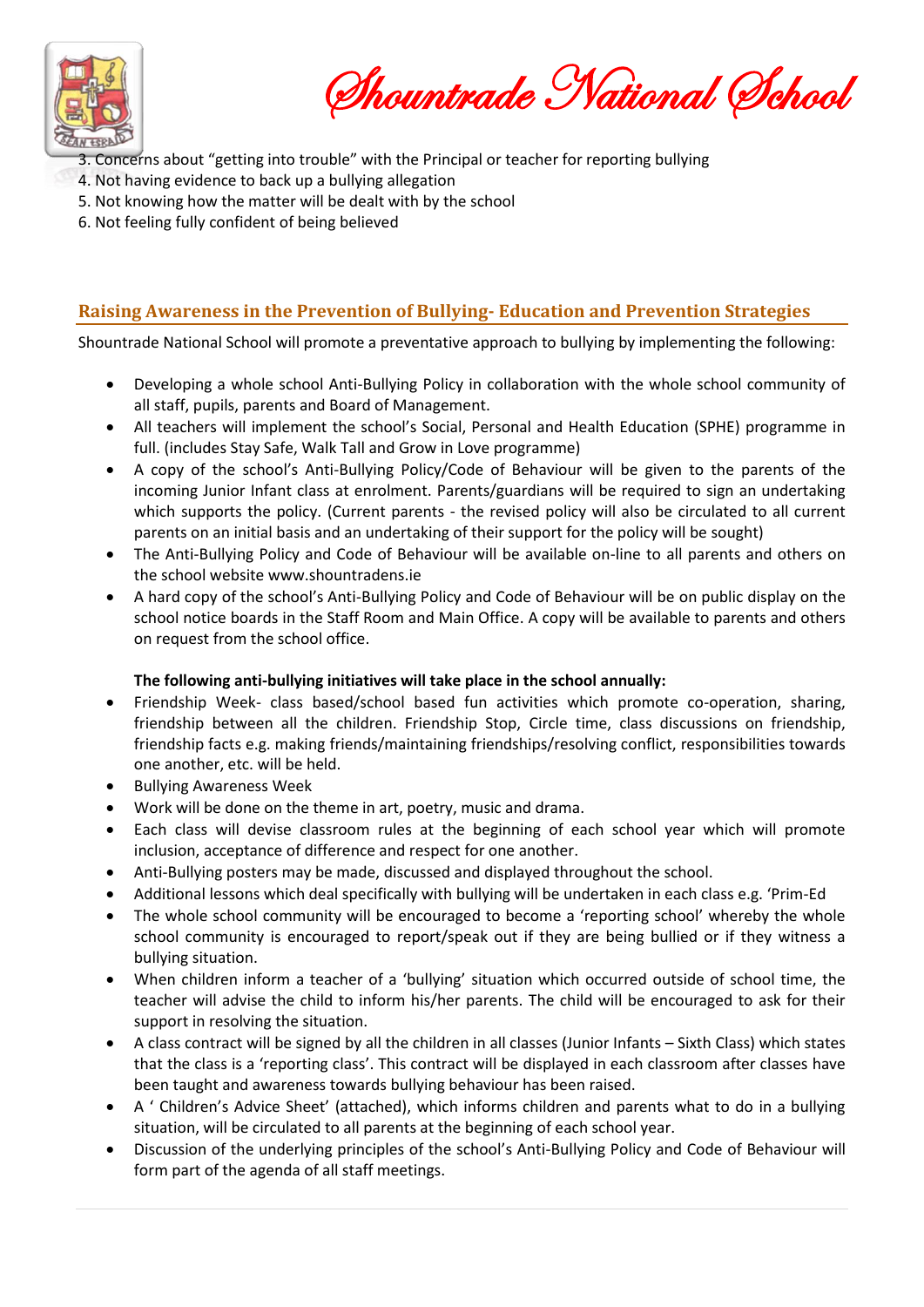

Shountrade National School

- Where the opportunity arises, guest speakers with an expertise in the area of bullying prevention, will be invited to address pupils, staff and parents.
- Where a bullying situation has occurred, a class teacher will support both the victim and bully in bringing about a change in behaviour and in preventing a recurrence.

**Appendix 2 Appendix 3 Appendix 3.1**

# **Procedures for noting and reporting an incident of bullying behaviour**

1. All reports of bullying, no matter how trivial, should be recorded and investigated.

2. All cases of bullying behaviour by pupils should be referred to the Principal/Deputy Principal.

3. Parents/Guardians of victims and bullies should be informed by the Principal/Deputy Principal following initial investigation of the incident so that they are given an opportunity to discuss the matter. They are then in a position to support their children before a crisis occurs.

4. Parents/Guardians are encouraged to discuss their concerns with a staff member if they feel their child is being bullied. Parents/Guardians should not assume that the problem will go away.

5. It should be made clear to all pupils that when they report incidents of bullying they are not telling tales but behaving responsibly.

6. Ancillary staff and parents should be encouraged to report any incidents of bullying witnessed by them to a teacher/Principal.

7. Where a case relating to a pupil remains unresolved at school level, it will be referred to the school's Board of Management.

# **Procedures for Investigating and Dealing with Bullying**

1. Teachers are best advised to take a calm, unemotional problem-solving approach when dealing with incidents of bullying behaviour reported by either pupils, staff or parents/guardians. Such incidents are best investigated outside the classroom situation to avoid the public humiliation of the victim or the pupil engaged in bullying, in an attempt to get both sides of the story. All interviews should be conducted with sensitivity and with due regard to the rights of all pupils concerned. Pupils who are not directly involved can also provide very useful information in this way. Teachers who are investigating cases of bullying behaviour should keep a written record of their discussions with those involved. The school's Incident Report Forms should be used. These report forms are available from the office and all teachers have a supply of these forms in their classroom. (Appendix 1)

They will be stored securely by the Principal in the office. It may also be appropriate or helpful to ask those involved to write their own account of the incident. It is school policy to request the assistance of another staff member in such investigations.

2. When analysing incidents of bullying behaviour, investigating teacher(s) should seek answers to questions of what, where, when, who and why. This should be done in a calm manner, setting an example in dealing effectively with a conflict in a non-aggressive manner.

3. The Principal will speak to the investigating teacher and will review the written information provided and will hold further investigations if necessary with the assistance of another teacher.

4. If a gang (more than 1 individual) is involved, each member should be interviewed individually and then the gang should be met

as a group. Each member should be asked for his/her account of what happened to ensure that everyone is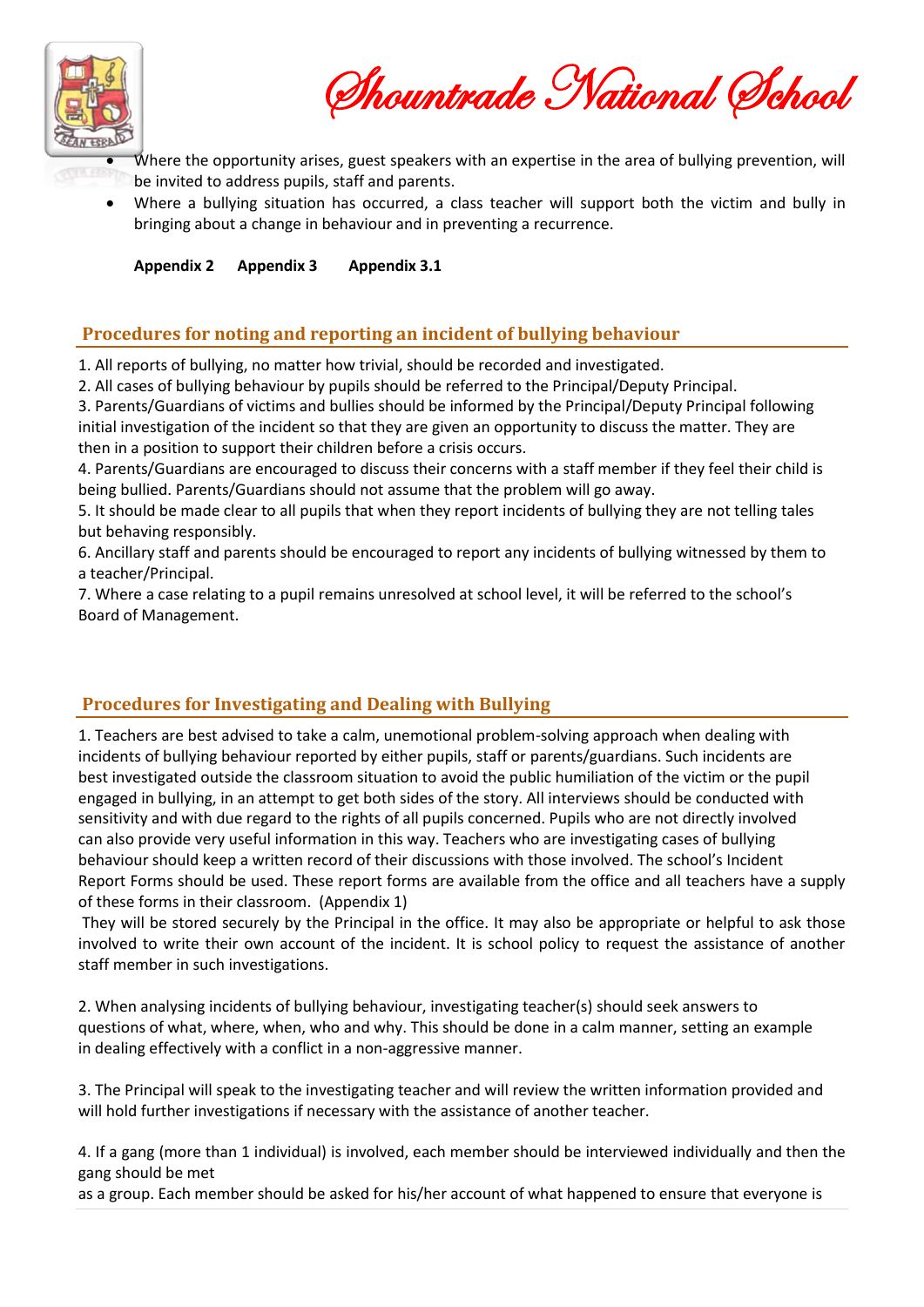

Shountrade National School

clear about what everyone else has said.

If it is concluded that a pupil has been engaged in bullying behaviour, it should be made clear to him/her how he/she is in breach of the Code of Behaviour and try to get him/her to see the situation from the victim's point of view. Each member of the gang should be helped to handle the possible pressures that often face them from the other members after interview by the teacher.

5. In cases where it has been determined that bullying behaviour has occurred, the Principal will meet separately with the parent(s)/guardian(s) of the two parties involved, as appropriate in the presence of another teacher. The Principal will outline the results of the investigation and will explain the actions being taken and the reasons for them, referring them to the school policy.

#### **The following steps will be taken –**

- Shountrade National School will utilise an observational and investigative approach in its initial stage of resolving the situation. All staff will be made aware of the importance of this practice.
- A verbal undertaking will be given by the perpetrator to stop the offending behaviour. This will be done in the presence of the perpetrator's parent(s)/guardian(s), the Principal and another teacher. The perpetrator will also be requested to apologise to the victim in the presence of the Principal and another teacher and give an undertaking that the offending behaviour will stop.
- The Principal and staff will monitor and evaluate the situation, providing support to both victim and perpetrator.
- The class teacher will also support both the victim and bully in bringing about a change in behaviour and in preventing a recurrence.
- With any reported incident of bullying behaviour within the school, the parents will be kept appraised of developments and stages of the investigation as the situation dictates and as early as reasonably possible.
- If the bullying recurs, a formal contract will be entered into by both parties and the parent(s)/guardian(s) of both parties will be informed. The contract will be monitored regularly by the Principal with the assistance of the class teacher and another member of staff to see that the situation is resolved.
- If after the above, the bullying behaviour recurs, a formal meeting of the perpetrator, his/her parent(s)/guardian(s), the Principal and the Chairperson of the Board of Management will be held and a formal suspension in line with the schools Code of Behaviour may/will occur. The Chairperson will have the authority to enact an immediate suspension or in certain circumstances may issue a final Chairperson's warning to the perpetrator e.g. where an extended period of time has elapsed since the last incident. The school's Code of Behaviour will be invoked from this point on.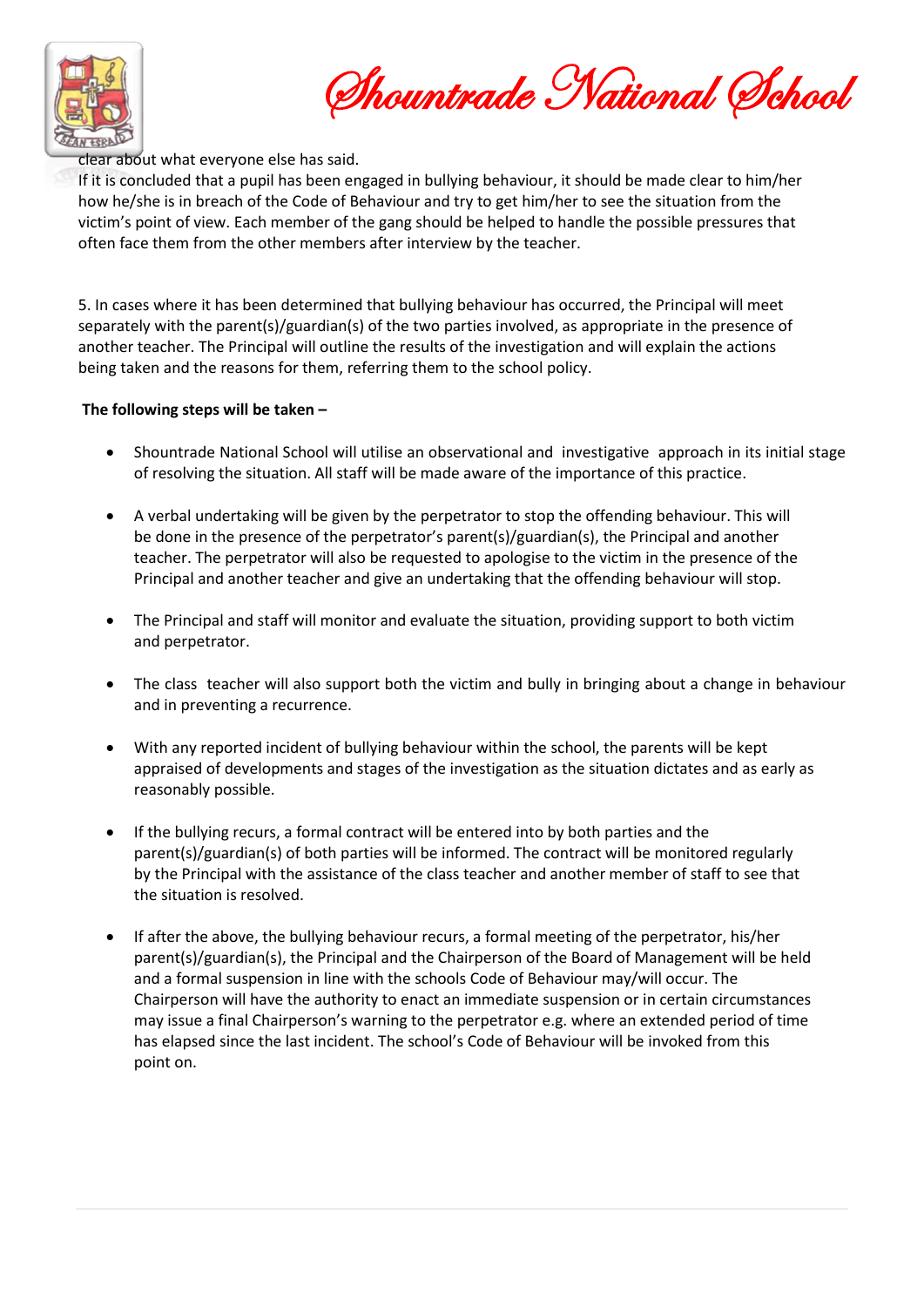

Shountrade National School

# **Adult behaviour and bullying of children**

General: Concerns in relation to inappropriate adult behaviour are best resolved through early contact between the parties concerned. This early contact between the parent/class teacher or the class teacher/parent or indeed any other adults in the school community, will help resolve most issues at this initial stage. Failing resolution at this stage, the school Principal should be involved. If the situation is still not resolved at this stage, the Chairperson and finally the Board of Management should be involved. This staged procedure is outlined in the agreed Complaints Procedure for schools. The full text of this procedure is available from the school.

Notwithstanding the above, the Board of Management has adopted and implemented, without modification, the document 'Child Protection Procedures for Primary and Post-Primary Schools' as school policy. Adult bullying of children is dealt with as a child protection issue in this document.

An allegation of bullying, made by a child or by the parent/guardian of a child against another adult within the school community (school employee, another parent/guardian/other) will be dealt with in line with procedures as outlined in Chapter 5 of 'Child Protection for Primary and Post-Primary Schools.' In investigating all allegations of bullying, the principles of natural justice and fair procedure shall be applied.

If school staff suspect or are alerted to possible child bullying by another adult (school employee or parent/guardian/other), they are obliged to refer this matter to the Designated Liaison Person, who will seek advice from the Health Service Executive (HSE). The HSE will then assess the situation and provide support for the child concerned.

All schools are obliged to follow the procedures as outlined in this document without modification. Reference should be made to the school's Child Protection Policy (Summary Document) and to the recently published document 'Child Protection Procedures for Primary and Post-Primary Schools' for further information. These documents are available from the school office on request, are on display on the school notice board and are available on the school website www.shountradens.ie

In all its policies, practices and activities, Shountrade National School will adhere to principles of best practice in Child Protection and Welfare as outlined in 'Child Protection Procedures for Primary and Post Primary Schools ' and in 'Children First –National Guidance for the Protection and Welfare of Children 2011.'

# **Supervision and Monitoring of Pupils**

The Board of Management confirms that appropriate supervision and monitoring policies and practices are in place as per Code of Behaviour and Anti-Bullying Policy to both prevent and deal with bullying behaviour and to facilitate early intervention where possible.

Appendix 2 Appendix 3 Appendix 3.1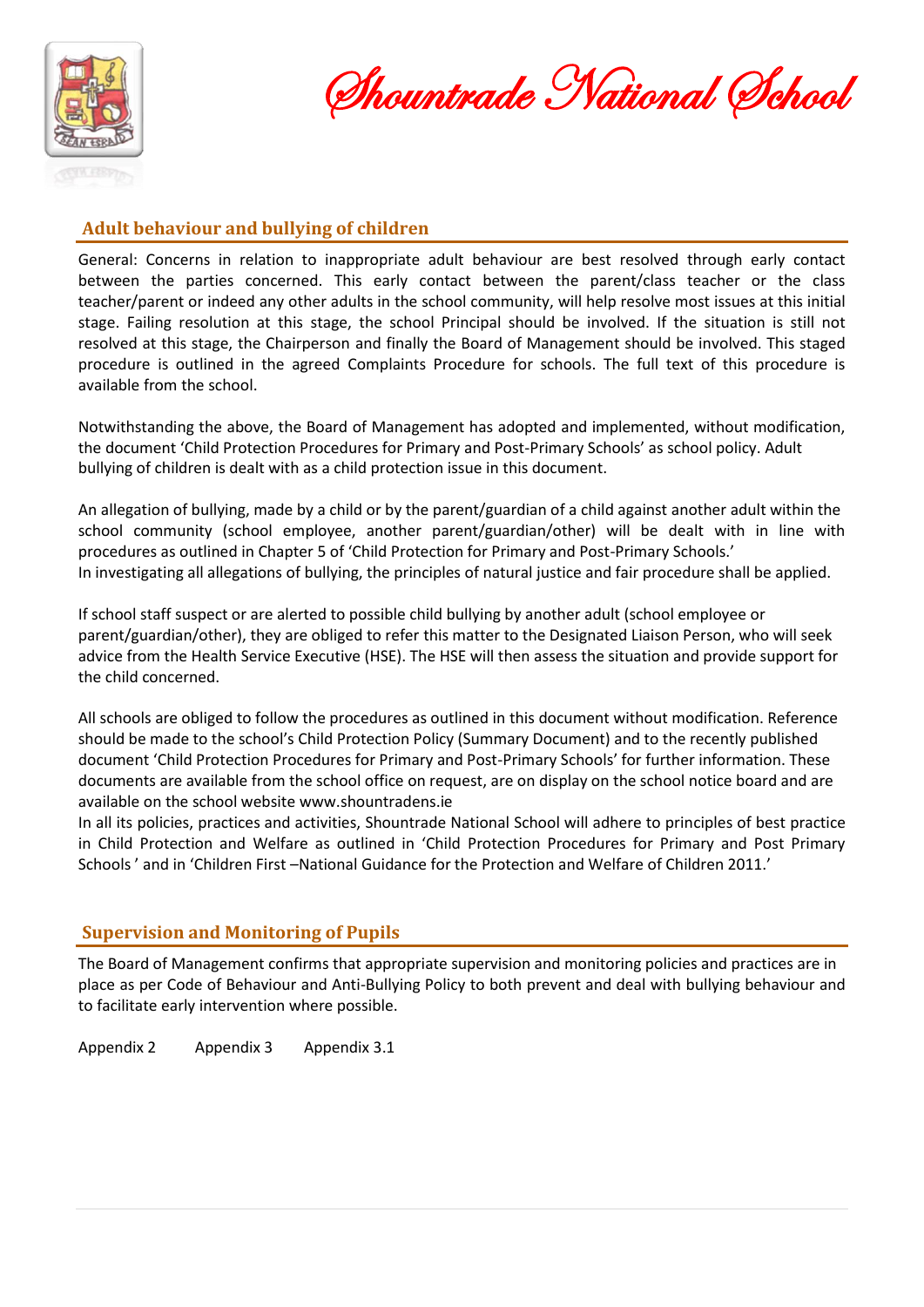

Shountrade National School

#### **Prevention of Harassment**

The Board of Management confirms that the school will, in accordance with its obligations under equality legislation, take all such steps that are reasonably practicable to prevent the sexual harassment of pupils or staff or the harassment of pupils or staff on any of the nine grounds specified i.e. gender including transgender, civil status, family status, sexual orientation, religion, age, disability, race and membership of the Traveller community.

#### **Communication of this policy**

This policy has been made available to school personnel. It is published on the school website and is on display in school office and Staff Room. A copy of this policy will be made available to the Department and the patron if requested.

## **Implementation and Review**

This policy and its implementation will be reviewed by the Board of Management. A record of the review and its outcome will be made available, if requested, to the patron and the Department.

## **Success Criteria.**

The success of this policy will be measured against its success in preventing bullying behaviour in the school. Feedback from pupils, parents and staff will inform this decision.

Review:

Signed:\_\_\_\_\_\_\_\_\_\_\_\_\_\_\_\_\_\_\_\_\_\_\_\_\_\_\_\_\_\_ Signed:\_\_\_\_\_\_\_\_\_\_\_\_\_\_\_\_\_\_\_\_\_\_\_\_\_\_\_\_\_\_\_\_\_

Chairperson Board of Management Principal

Date: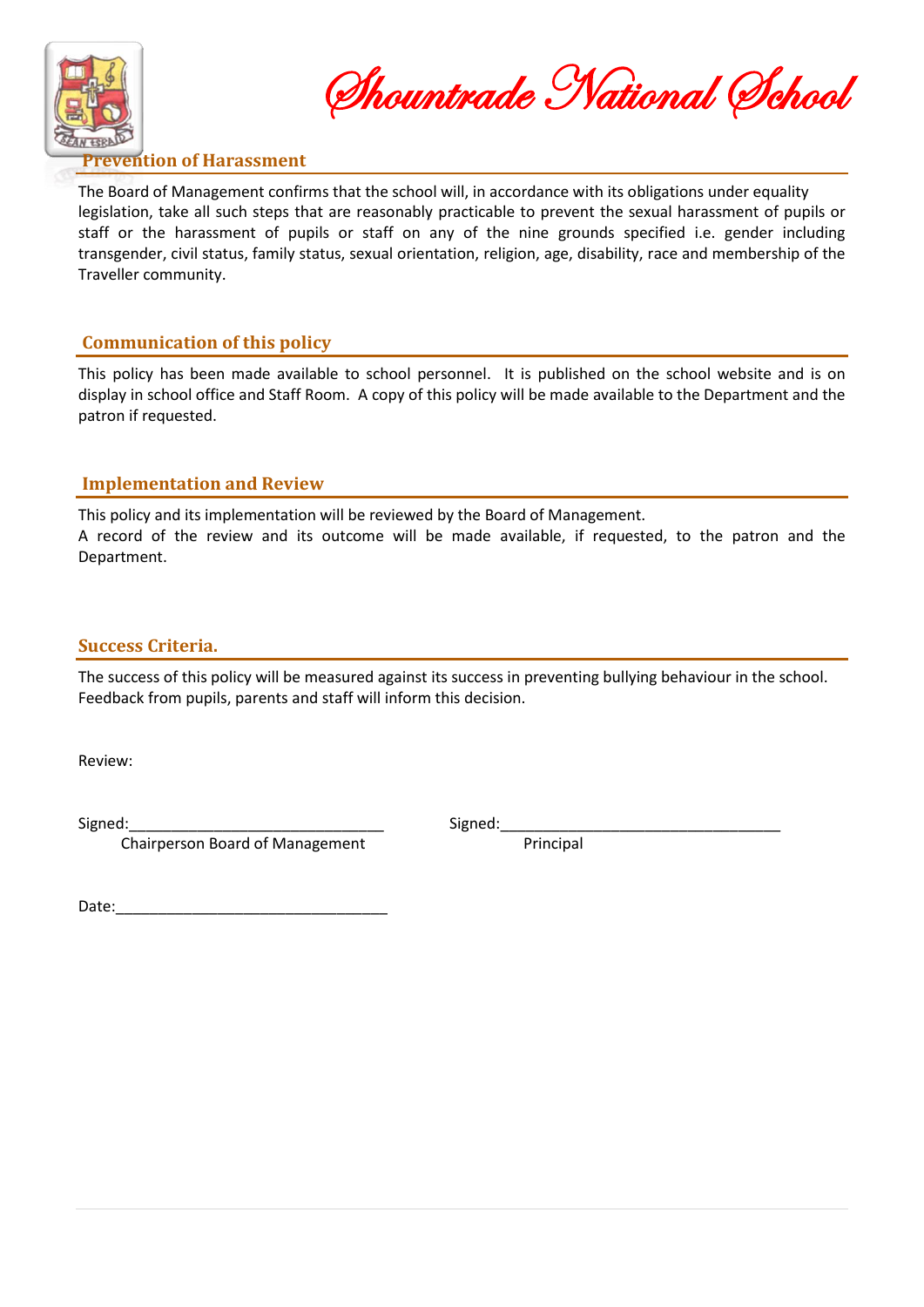

Shountrade National School

# Appendix 1 **Template for recording bullying behaviour**

#### **1. Name of pupil being bullied and class group**

| Name                                                                        | Class                                                        |  |  |
|-----------------------------------------------------------------------------|--------------------------------------------------------------|--|--|
| 2. Name(s) and class(es) of pupil(s) engaged in bullying behaviour          |                                                              |  |  |
|                                                                             |                                                              |  |  |
|                                                                             |                                                              |  |  |
|                                                                             |                                                              |  |  |
| <b>3. Source</b> of bullying concern/report (tick)<br>relevant $box(es))$ * | <b>4. Location</b> of incidents (tick relevant<br>$box(es)*$ |  |  |
| Pupil concerned                                                             | Playground                                                   |  |  |
| Other Pupil                                                                 | Classroom                                                    |  |  |
| Parent                                                                      | Corridor                                                     |  |  |
| Teacher                                                                     | Toilets                                                      |  |  |
| Other                                                                       | <b>School Bus</b>                                            |  |  |
| Other                                                                       |                                                              |  |  |

# **5. Name of person(s) who reported** the bullying concern

| <b>6. Type of Bullying</b> | Cyber-bullying          |  |
|----------------------------|-------------------------|--|
| Behaviour (tick relevant   |                         |  |
| $box(es))$ * Physical      |                         |  |
| Aggression                 |                         |  |
| Damage to Property         | Intimidation            |  |
| Isolation/Exclusion        | <b>Malicious Gossip</b> |  |
| Name Calling               | Other (specify)         |  |

#### **7. Brief Description of bullying behaviour and its impact**

#### **8. Details of actions taken**

Signed \_\_\_\_\_\_\_\_\_\_\_\_\_\_\_\_\_\_\_\_\_\_\_\_\_\_\_\_\_\_ (Relevant Teacher) Date \_\_\_\_\_\_\_\_\_\_\_\_\_\_\_\_\_\_\_\_\_\_\_\_\_\_\_

Date submitted to Principal/Deputy Principal \_\_\_\_\_\_\_\_\_\_\_\_\_\_\_\_\_\_\_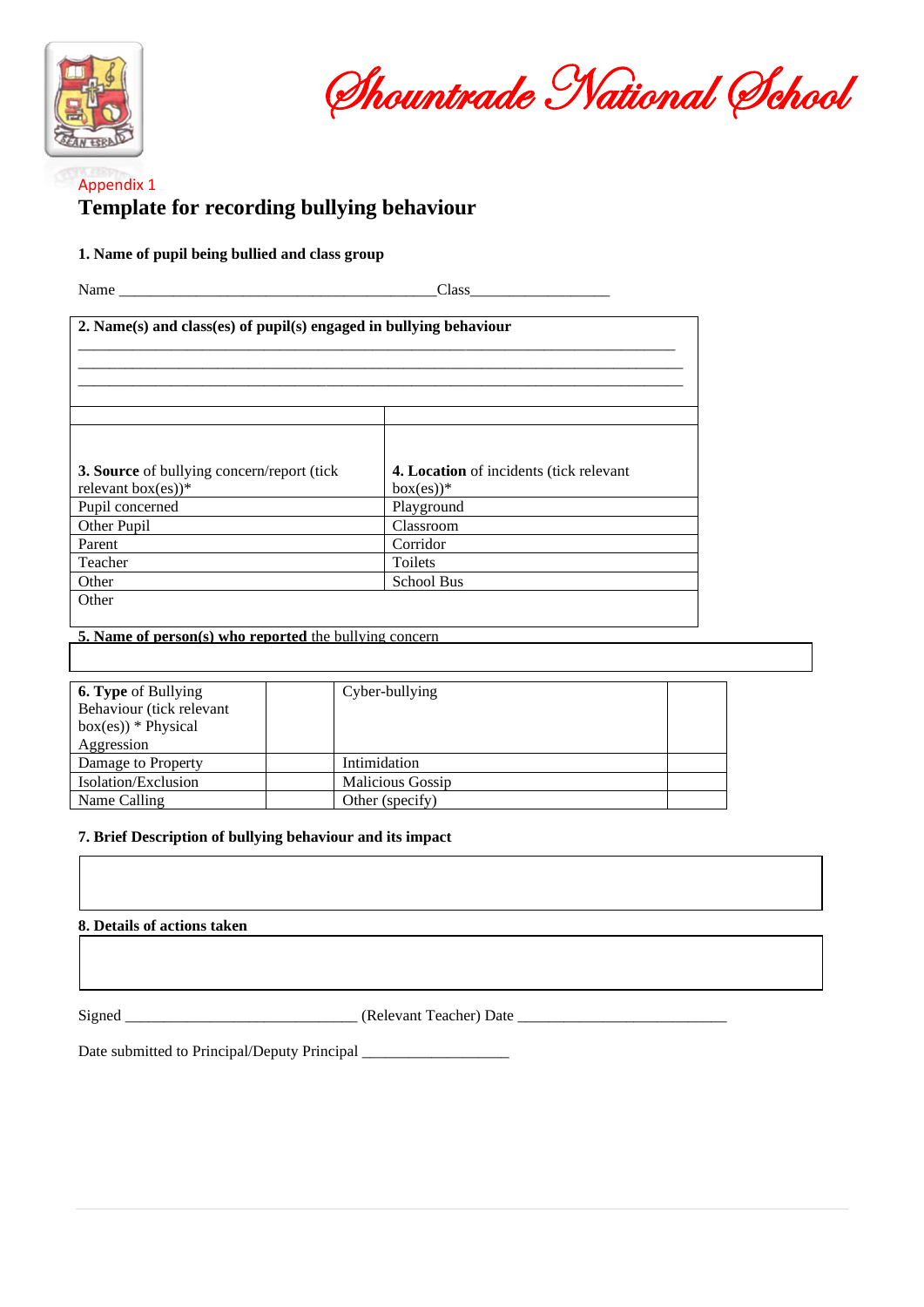

Shountrade National School

#### *WHAT TO TELL CHILDREN IF THEY ARE BEING BULLIED*

#### • **What to do:**

Act as confidently as you can. Face them and tell them clearly to stop. Try and be calm and move away from them.

#### • **Don't hit out.**

If someone is bullying you, don't try to hit/kick them. You may get badly hurt in a fight and even if you don't, the bully can sometimes use how you hit them against you, and make it seem like you are the bully

#### • **If they call you names.**

If they tease you or slag you off, try and laugh it off. Don't let them see that they have hurt you. Bullies like to get a reaction, if they don't get one there is no point in them bullying you.

#### • **Remember, it's not about you.**

Often people who bully other people do it to make themselves feel better, because they are unhappy, at school or at home. Remember that they have the problem, not you. Don't believe what they say to you, and don't blame yourself.

#### • **Tell your friends/people you can trust in class**

Tell them what is going on and how you feel. Ask them to come with you to tell a teacher if you are afraid. Ask them to stand up with you against the bully.

- **Tell an adult you trust** If you're being bullied, tell an adult about it.
- **Talk to: Your parents** Someone in your family Your teacher A Helpline
- **Don't hit back with violence.**

Getting into a physical fight with someone can be dangerous. If you are afraid to tell because it might make things worse, tell this to the person you talk to and ask them to find a way to help you.

• **What To Say When You Tell** - Tell them what has happened; Who is doing it; How often it has happened; Did anyone see or hear what went on ? What have you tried to do about it? *Cyber Bullying advice for children*. (Webwise)

- Don't reply
- Keep the Message
- Block the sender. (Phone )
- Tell someone you trust
- Report Problem to the people who can do something about it  $-$  website Operators, mobile phone operators etc.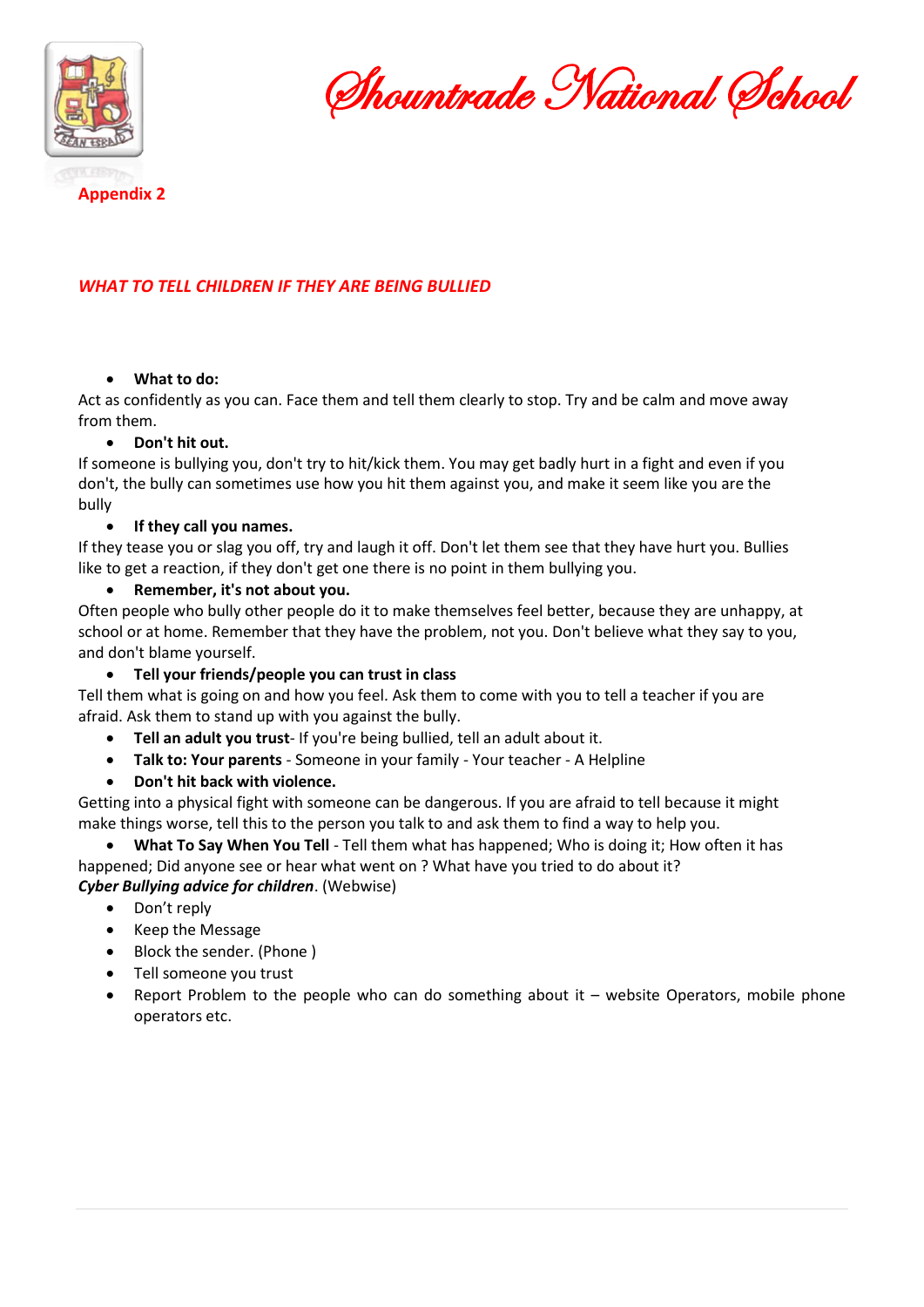

Shountrade National School

*NOTE:* [www.webwise.ie](http://www.webwise.ie/) is an excellent resource for Parent/ Guardian and child internet safety.

# *The 12 Golden Rules of Web Safety*

1. Keep it to yourself. Don't share information about yourself on the Internet.

2. Once you put something on the Internet you can never get it back.

3. Don't give out your full name, address, telephone number, or the name of your school on the Internet.

4. Use Usernames/Screen names that aren't rude or offensive when you are chatting on-line, they only attract the wrong type of people

5. Always respect other people's feeling on the Internet.

6. Be aware that not everyone you meet on the Internet is who they pretend to be.

7. Never meet people face-to-face that you first met on the Internet without having one of your parents/guardians with you.

8. If you receive a message that bothers you, tell an adult. Block the sender and report them.

9. Only give your private e-mail address to someone you know in real life.

10. Be careful of e-mails that are too good to be true, offering you things for free or that ask to be forwarded to all your friends.

11. Don't open e-mails that you receive from people you don't know.

12. Never reply to any message you receive over the Internet that makes you feel uncomfortable.

Student's Name:

At Home: Discuss with your parents/guardians which will be the Top-Three Rules for safer Internet use at home.

Fill in and sign the Family Top-Three Contract and place it beside the computer at home.

Parent/Guardian: \_\_\_\_\_\_\_\_\_\_\_\_\_\_\_\_\_\_\_\_\_\_ Date: \_\_\_\_\_\_\_\_\_\_\_\_\_\_\_\_\_\_\_\_\_\_\_\_\_\_\_\_\_\_\_\_\_\_